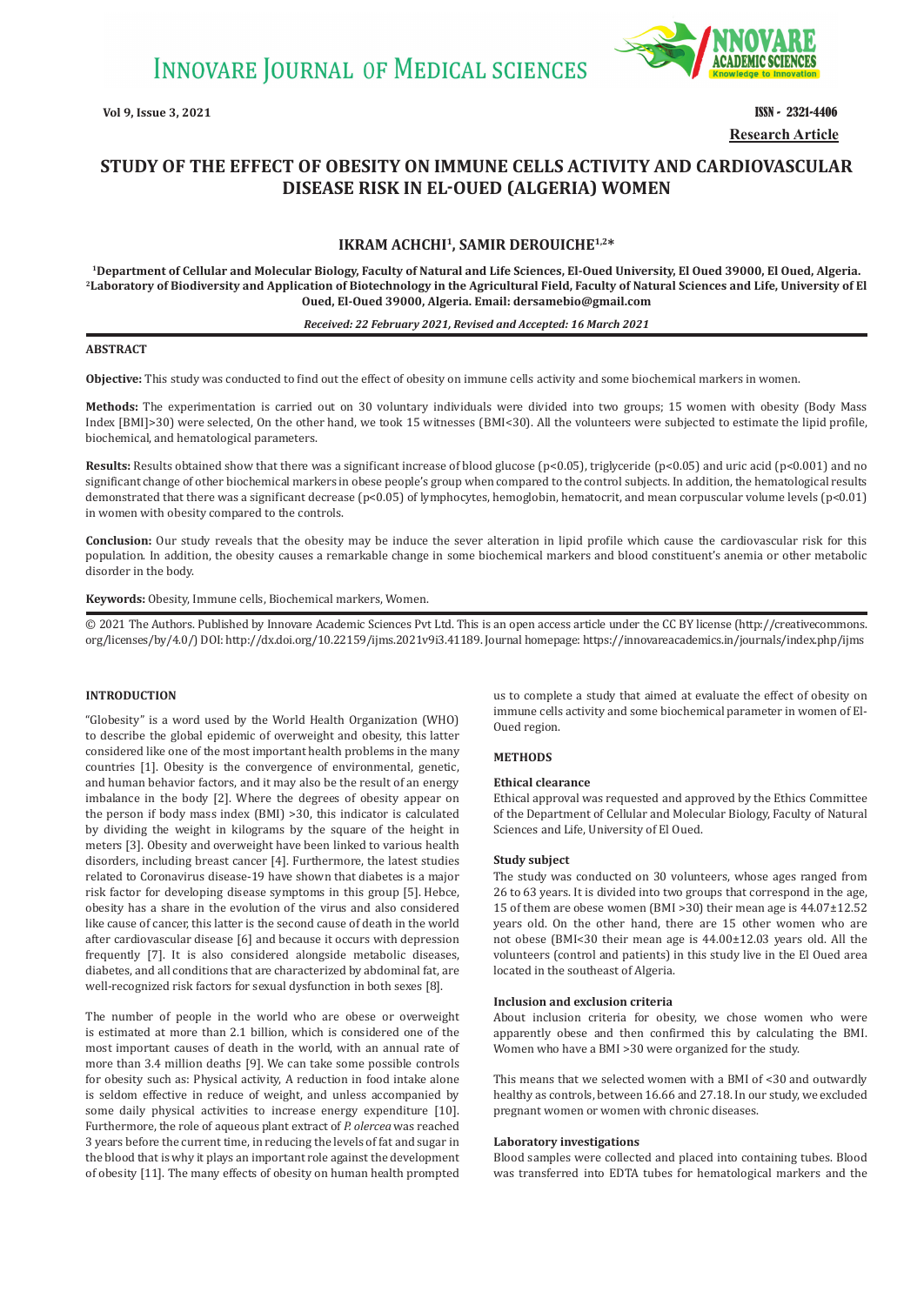serum was obtained after centrifugation. Using a machine named NE 200 and its Model Nuve at 3000 tour for 5 min, Hematological analysis (FNS) is performed by the hematology

Auto analyzer (name: BC – 2800, model: Mindray). As for the rest of the analyses biochemical, it is usually performed using Spinreact reactive little is used Biomaghreb reactive and appareile of spectrophotomètre (name: BA- 88A, model: Mindray)

#### **Statistical analysis**

This study was prepared using MiniTab program. And express the results an average Mean±ES (standard deviation). We also GOT p value after comparing the average values of the patients with the average of the control values whereas the difference gets bigger whenever p<0.05.

# **RESULTS**

#### **Descriptive of study population**

The study was conducted in state of El-Oued - the Public Institution for Slave Health - Saad Al-Amamrah in Dabila – multi service in Hassani Abdul Karim, at the level of the medical laboratory. The number of women in our study reached 15 sick women suffering from obesity and 15 other women who were not obese. The results obtained show that there is no significant difference concerning mean age, and the length. In contrast to the weight and the BMI, which appear with a very wide difference (Table 1).

# **Biochemical markers**

The results obtained showed great agreement on the level of bilirubin total in obese and control women, followed by levels of GOT Least compatible then levels of GPT, calcium, bilirubin direct. Then the cholesterol results (p=0.056) show very little convergence between the two groups, because it takes higher levels in patients than for the control women and the levels of blood sugar (0.020) and triglycerides (0.014) differ between the two groups. And uric acid values are completely different (Table 2).

#### **Hematological markers**

Our results showed consistent values for total white blood cells, followed by levels of monocytes and granulocytes least compatible in obese and control women. Then, the total red blood cells results (p=0.189), while the values of lymphocytes (p=0.035). It is higher levels when obese women. Hemoglobin (p=0.043), mean corpuscular volume

| <b>Parameters</b> | Control<br>$group(n=15)$ | Patient<br>$group(n=15)$ | p-value |
|-------------------|--------------------------|--------------------------|---------|
| The Age           | 44.00±12.03              | $44.07 \pm 12.52$        | 0.984   |
| Body weight       | $70.67 \pm 8.81$         | $112.13 \pm 19.92$       | 0.000   |
| Length            | 1.5800±0.0672            | 1.5873±0.0644&           | 0.666   |
| Body mass index   | 22.428±3.166             | 35.27±6.65               | 0.000   |

**Table 1: Description of study population**

**Table 2: Levels of biochemical analysis in control and obese patients**

| <b>Parameters</b>      | Control<br>$group(n=15)$ | <b>Patient</b><br>$group(n=15)$ | p-value |
|------------------------|--------------------------|---------------------------------|---------|
| Blood sugar $(g/l)$    | $0.8145 \pm 0.0520$      | $1.182 \pm 0.541$               | 0.020   |
| Serum Total            | $1.6100 \pm 0.1947$      | 1.7807±0.3048                   | 0.056   |
| cholesterol $(g/l)$    |                          |                                 |         |
| Serum                  | $0.9169 \pm 0.3187$      | $1.360 \pm 0.523$               | 0.014   |
| triglycerides $(g/l)$  |                          |                                 |         |
| Serum Uric acid (mg/l) | $26.04 \pm 5.74$         | $43.11 \pm 11.49$               | 0.000   |
| Serum GOT (UI/l)       | $32.15 \pm 6.85$         | $30.29 \pm 6.90$                | 0.330   |
| Serum GPT (UI/l)       | $31.70 \pm 9.72$         | $26.87 \pm 11.22$               | 0.118   |
| Serum calcium (mg/l)   | 83.13±4.24               | 79.47±8.57                      | 0.120   |
| Serum Bd (mg/l)        | $0.8493 \pm 0.1092$      | $0.7847 \pm 0.1718$             | 0.167   |
| Serum Bt (mg/l)        | $5.149 \pm 1.059$        | $5.163 \pm 1.036$               | 0.958   |

(MCV) (0.037), and hematocrit (0.049) are shown clear difference between obese and control women, where it appears at lower levels in obese women. And the most different values are values of platelets (p=0.001), it is high in patient women (Table 3).

## **DISCUSSION**

Obesity has emerged as a complex metabolic disease characterized by abnormal or excessive fat  $(BMI≥30 kg/m²)$  that may adversely affect health [12]. This explains the high level of triglycerides obtained in the obese women in our study. Cholesterol levels are also high, but significant. A large tissue mass needs more energy which was produced in addition to secondary products such as free-oxygen radicals, central obesity (excessive fat deposition intra-abdominally and in the abdominal wall subcutaneous tissue) also causes systemic release of adipose-derived inflammatory cytokines, which, in turn, cause oxidative stress (OS) and insulin resistance (IR). IR leads to higher circulating glucose, which itself increases OS, thus a vicious cycle is set up which can result in type 2 diabetes [13-15]. This translates into higher blood glucose values for obese women, which increases the risk of developing type 2 diabetes. On the other hand, the results showed an increase in the level of uric acid in obese women, which may explain the effect of this criterion on IR to reduce the urine excretion of uric acid. King *et al*. [16], clinical studies, too, indicate that the sufferer from gout tends to be overweight [17]. In addition, the inverse relationship between obesity resulting from imbalance in the irregular diet and immunity makes obese people more sensitive to infections, which makes them less responsive to vaccines [18]. There is also a close relationship between adipose tissue and chronic inflammatory processes that may affect infection resistance. White adipose tissue (WAT) is usually found at higher levels in obese people. Several studies show that WAT has many functions, including regulating inflammatory processes. When the body has an excess of WAT, chronic inflammation makes it difficult for the body to fight infection [19]. Adipocytes and osteoblasts are derived from a common multipotential mesenchymal stem cell [20]. White blood cell count was elevated in obesity [21], studies have found that, there is some sort of association between the increased number of immune cells and obesity as a result of a chronic inflammatory condition which is created by an increase in the production of cytokines by adipose tissue [22]. However, in our study, the white blood cell values did not show a significant difference. However, from the average values, we can notice their slight increase in the obese compared to the healthy. With the exception of monocyte, it showed a significant difference and was low in obese people. The induction of cytokines such as Tumor necrosis factor-α and interleukin (IL-6) is involved in transcriptional reprogramming induced by CIH [23]. On the one hand, it has been shown that the administration of IL-6 in the human body increased the number of circulating platelets, and on the other hand, obesity has been shown not to be associated with increased platelet activation [24]. And because obesity means an increase in fat tissue, this means an increase in the level of platelets. Study of Sen *et al*., (2009) conducted that increasing tertiles of abdominal height were significantly associated

**Table 3: Hematological parameters levels in control and obese patients**

| <b>Parameters</b>                  | Control<br>$group(n=15)$ | <b>Patients</b><br>$group(n=15)$ | p-value |
|------------------------------------|--------------------------|----------------------------------|---------|
| Total WBC count $(\times 10^9$ /L) | $7.37 \pm 1.27$          | $7.56 \pm 2.39$                  | 0.767   |
| Lymphocytes $(\times 10^9/L)$      | $2.89 \pm 0.88$          | $2.493 \pm 0.665$                | 0.035   |
| Monocytes $(*109/L)$               | $0.09 \pm 0.49$          | $0.46 \pm 0.10$                  | 0.242   |
| Granulocytes $(\times 10^9/L)$     | $3.98 \pm 0.83$          | $4.60 \pm 2.02$                  | 0.256   |
| Hb(g/dL)                           | $10.39 \pm 0.73$         | $9.60 \pm 1.38$                  | 0.043   |
| Total RBC count $(x10^{12}/L)$     | $4.02 \pm 0.31$          | $3.86 \pm 0.44$                  | 0.189   |
| Hematocrit %                       | 34.16±2.29               | $31.65 \pm 4.52$                 | 0.049   |
| <b>MCV</b>                         | $85.22 \pm 3.71$         | 81.95±5.48                       | 0.037   |
| platelets $(x10^9/L)$              | $229.9 \pm 69.5$         | $295 \pm 63$                     | 0.001   |

Hb: Hemoglobin, WBC: White blood cells, RBC: Red blood cells, MCV: Mean corpuscular volume